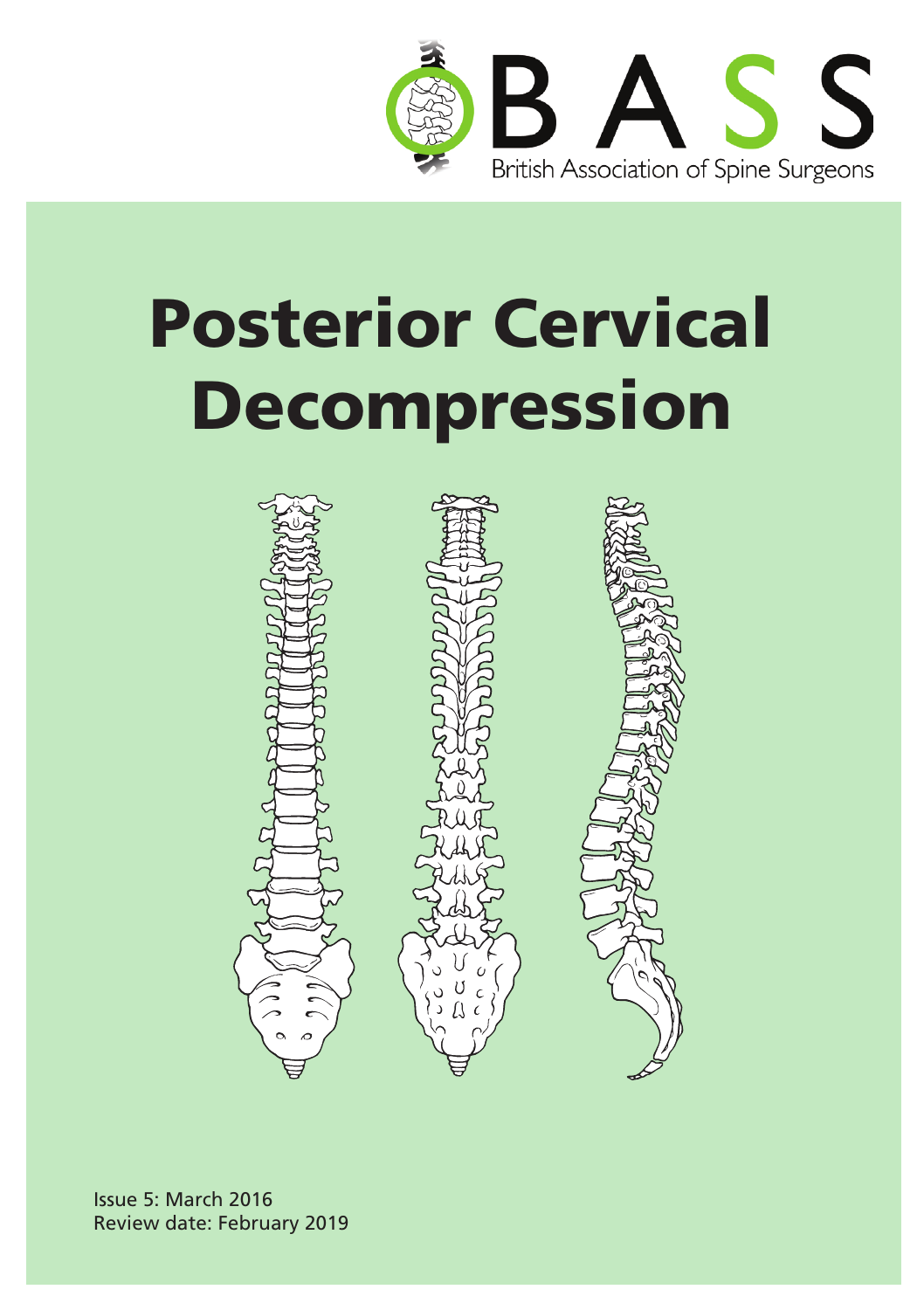Following your recent MRI scan and consultation with your spinal surgeon, you have been diagnosed with a narrowing of your cervical spinal canal (cervical stenosis). This is usually related to wear and tear of the spine. The spinal cord is compressed by bone spurs (osteophytes) that consequently narrow the spinal canal and this pressure can damage the spinal cord (myelopathy).

Myelopathy is a generally progressive condition that develops slowly and is most commonly caused by spinal stenosis. Symptoms may not progress for years and then difficulties with coordination may suddenly increase.



MRI image showing cervical stenosis

Most patients first visit their doctor with symptoms of spinal stenosis at about the age of 60 or so. Often it is the symptoms of arm pain, tingling, weakness or numbness that prompts someone with this condition to seek medical treatment and then the myelopathy is discovered through medical history and physical examination.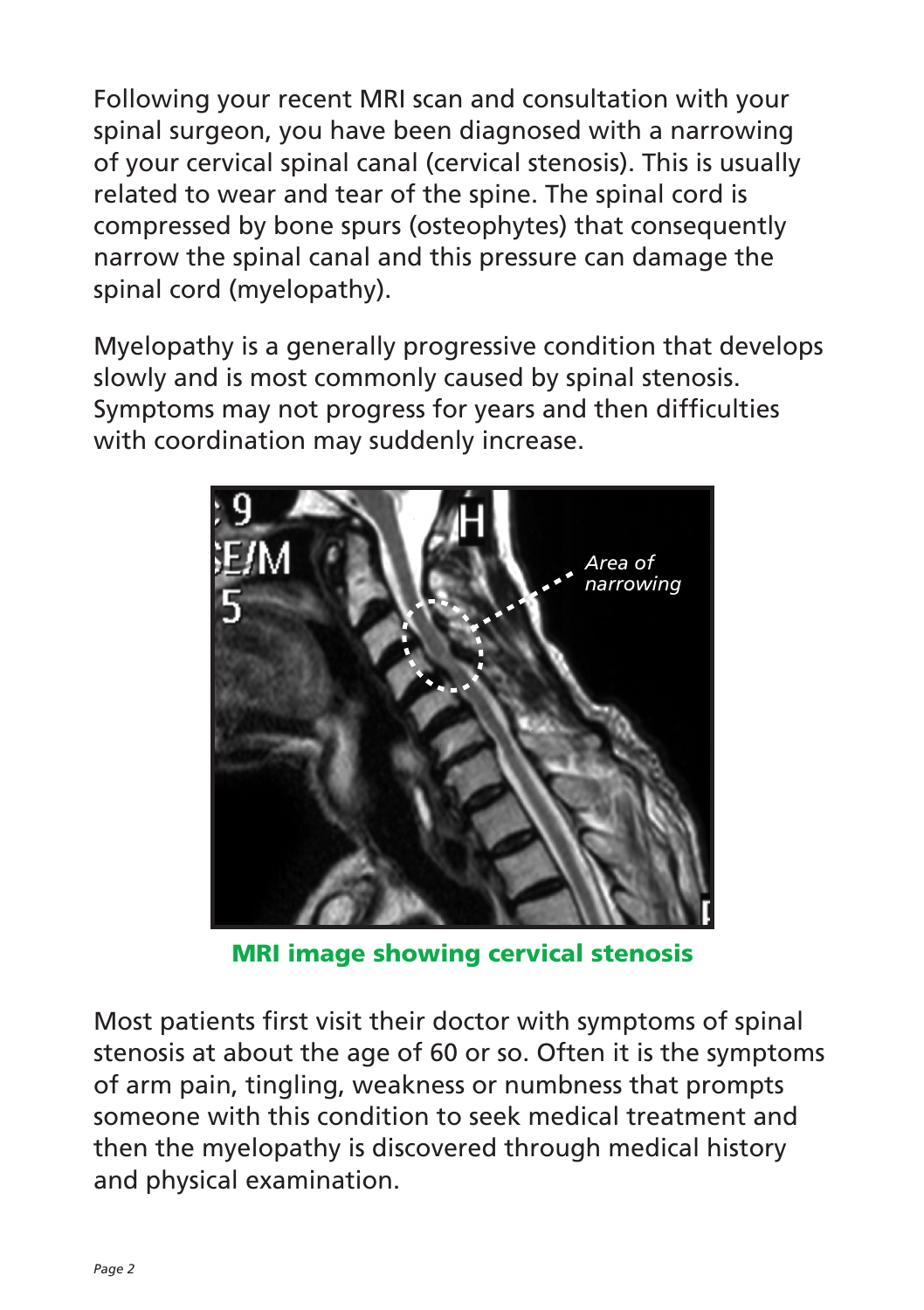Unfortunately, most conservative treatments (manipulation, physiotherapy, medication or injections) are unlikely to be of much benefit and the symptoms rarely improve without surgery to relieve the pressure (decompress) from the affected area.

# About the operation

The objective of surgery is to remove the bony arch (lamina) off the back of the spine to give the spinal cord more room. The operation is performed under general anaesthetic (so you are fully asleep).

Because surgery is performed with the patient lying on their front, it is necessary to apply temporary pins in the skull, attached to a special clamp, which enable the patient's head to be securely suspended over the operating table. These pins are removed immediately after the procedure (before you wake up).

First, the skin incision is made in the midline of the back of the neck and the muscles are lifted off the bony arch (lamina). A high-speed burr (like a dentist's drill) can be used to make a trough in the lamina. The lamina can then be removed to allow the spinal cord to 'float' backwards to give it more room.

The results of the surgery are variable since some people have more extensive disease than others. The main aim of surgery is to stop the progression of the condition. After surgery some patients may regain:

- some spinal cord function;
- modest improvement in their hand function and walking capabilities;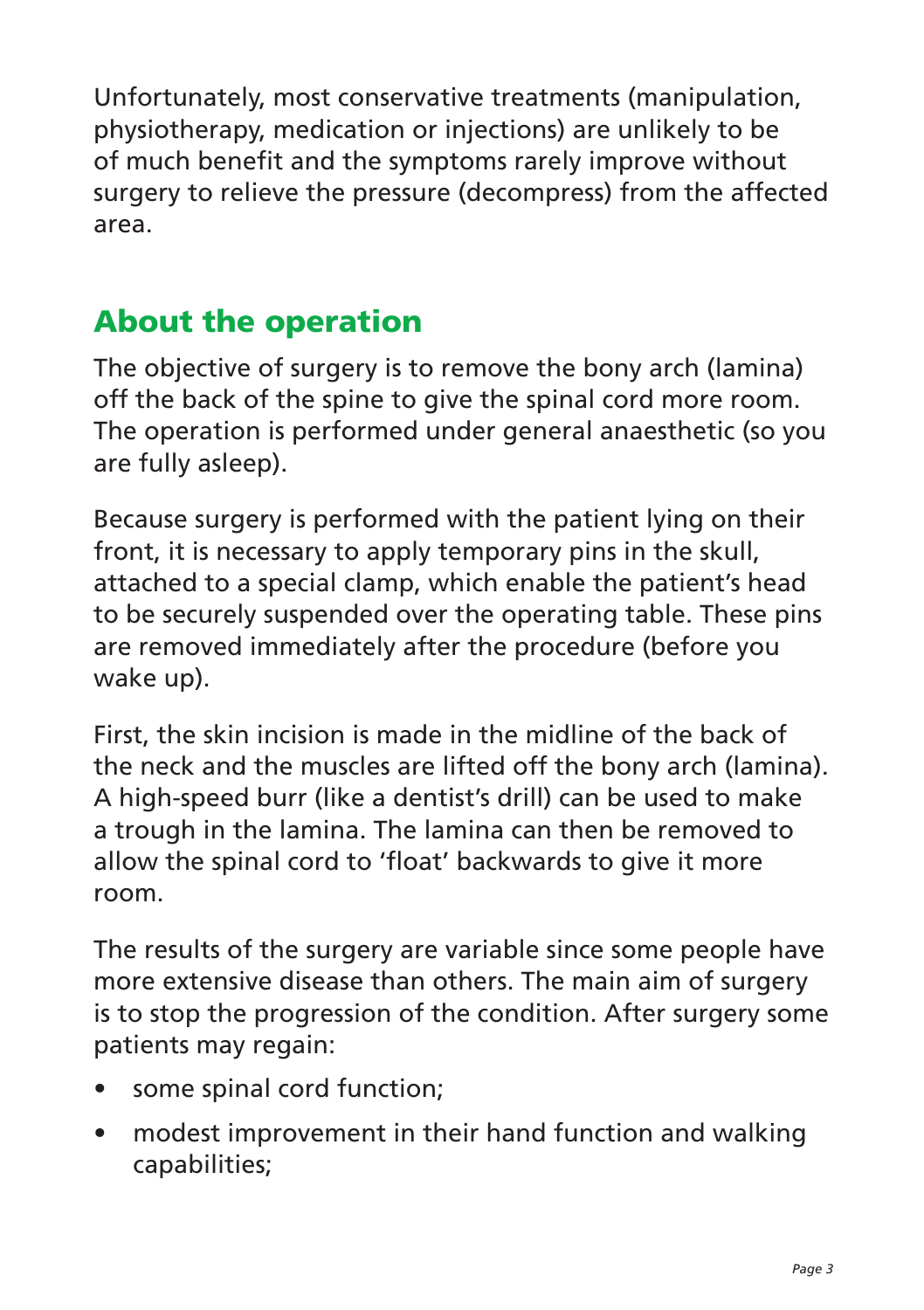less numbness in their hands. (If there is a lot of numbness prior to the surgery, it probably won't go away completely).

If the surgery simply prevents progression of the spinal cord damage (myelopathy) and there is no loss of function due to the surgery, both the patient and the surgeon should consider it successful.

Sometimes, to add stability to the spine following decompression, a cervical plate or rod can be placed on the side of the spine and attached using screws. The screws are angled out into the bone, away from the spinal canal, into what is known as the lateral mass. This is often in conjunction with a fusion using bone graft.

#### X-ray showing rod and screws in cervical spine



To achieve a spinal fusion, a bone graft is used to connect two bones together. The patient's own bone will then grow into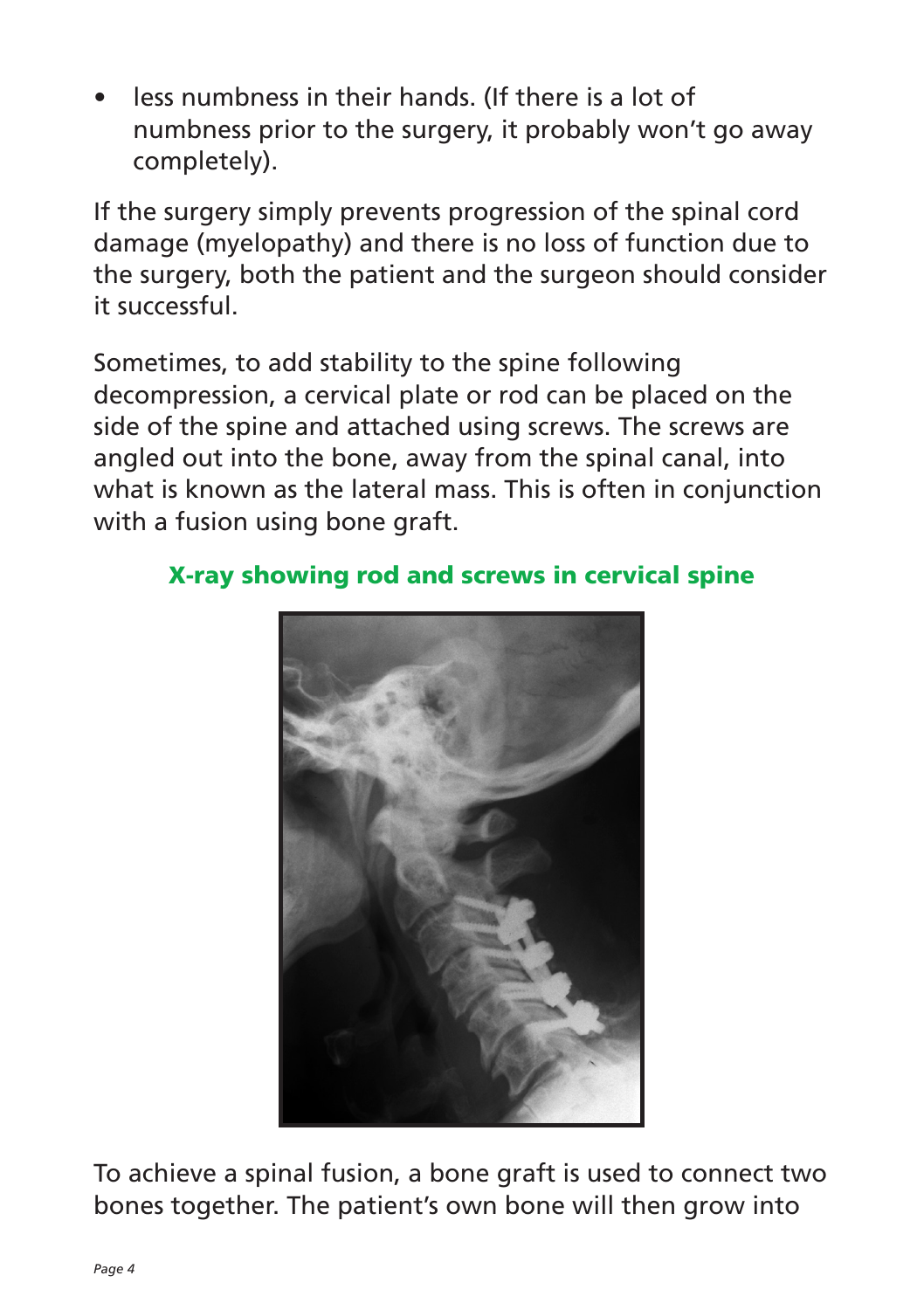the bone graft and join the graft bone as its own. There are several techniques to get the bone graft needed for spinal fusion:

- Patient's own bone (autograft bone): This is usually taken through an incision over the iliac crest (pelvis);
- Donor bone (allograft bone): This eliminates the need to use the patient's own bone. The donor bone graft acts as a calcium scaffolding which the patient's own bone grows into and eventually replaces;
- Artificial bone (bone substitutes).

In the past, a patient's own bone was more commonly used. This can result in complications including pain from the bone graft site, infection and pelvic fractures so, for the most part, artificial bone is now used.

## Risks and complications

As with any form of surgery, there are risks and complications associated with this procedure. The principal risk is deterioration in the function of the spinal cord.

#### Other potential risks include:

- damage to the nerve root and the outer lining or covering which surrounds the nerve roots (dura). This is reported in less than 5 out of 100 cases. It may occur as a result of the bone being very stuck to the lining and tearing it as the bone is lifted off. Often the hole or tear in the dura is repaired with stitches or a patch. This could result in neck or arm pain, weakness or numbness, leaking from the wound, headaches or, very rarely, meningitis;
- recurrent symptoms as a result of scarring;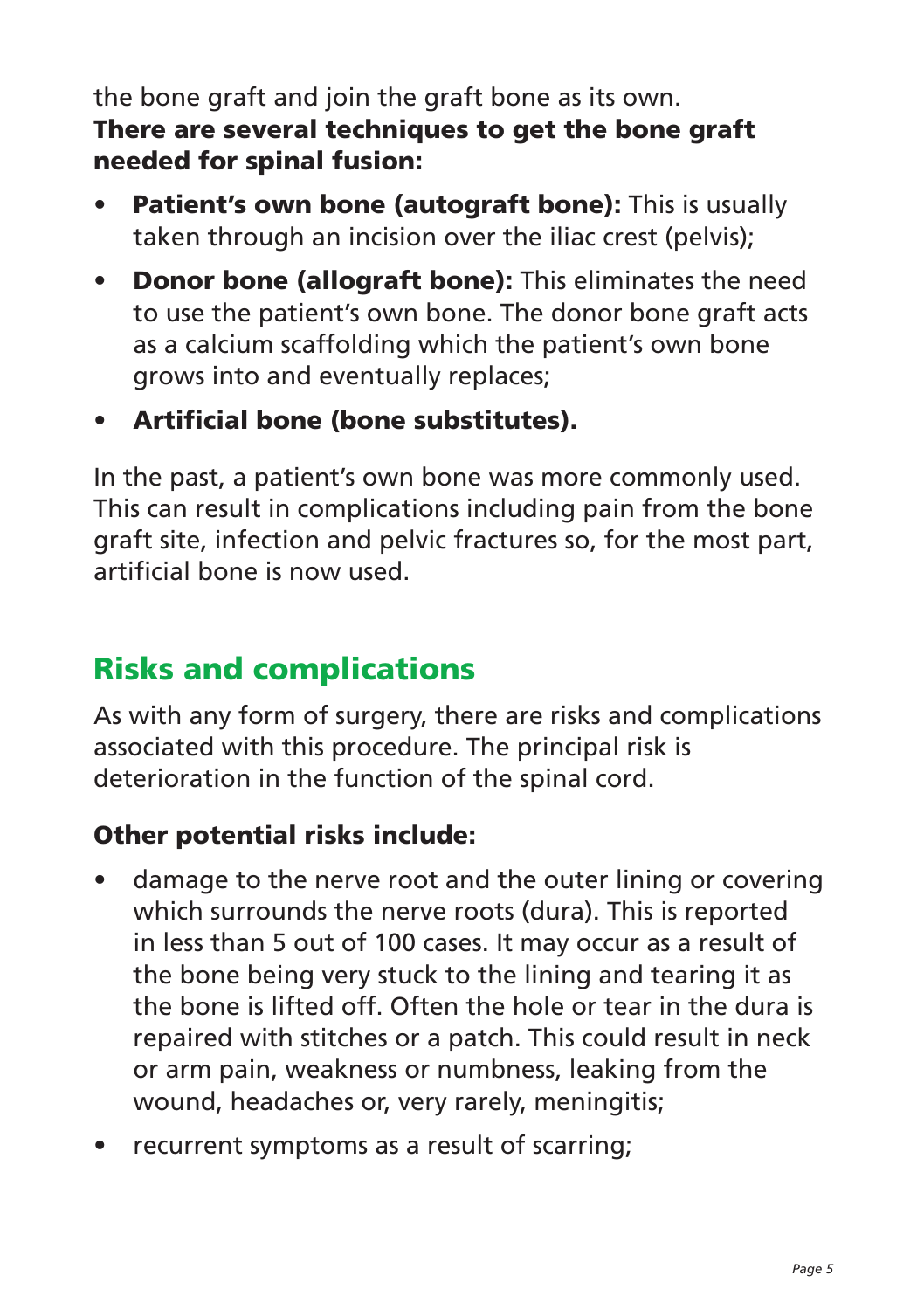- infection. Superficial wound infections may result in up to 4 out of 100 cases. These are often easily treated with a course of antibiotics. Deep wound infection may result in less than 1 out of 100 cases. These can be more difficult to treat with antibiotics alone and sometimes patients require more surgery to clean out the infected tissue. The risk may increase for people who have diabetes, a reduced immune system or are taking steroids;
- blood clots (thromboses) in the deep veins of the legs (DVT) or lungs (PE). This occurs when blood in the large veins of the leg forms blood clots and may cause the leg to swell and become painful and warm to the touch. Although rare, if not treated this could be a fatal condition if the blood clot travels from the legs into the lungs, cutting off the blood supply to a portion of the lung. It is reported as happening in less than 1 in 700 cases. There are many ways to reduce the risk of blood clots forming. The most effective is to get moving as soon as possible after your operation. Walk regularly as soon as you are able to, both in hospital and when you return home. Perform the leg exercises illustrated in the 'Preventing Blood Clots' leaflet and keep well hydrated by drinking plenty of water. Ladies are also advised to stop taking any contraceptive which contains the hormone oestrogen four weeks before surgery, as taking these during spinal surgery can increase the chances of developing a blood clot;
- bleeding. Tablets used to thin the blood, such as warfarin, aspirin, or clopidogrel, increase the risk of bleeding so you must inform your consultant if you are taking these as it is likely you will need to stop the medication prior to your surgery;
- problems with positioning during the operation, which might include skin injuries or pressure problems. Special gel mattresses and protection is used to minimise this;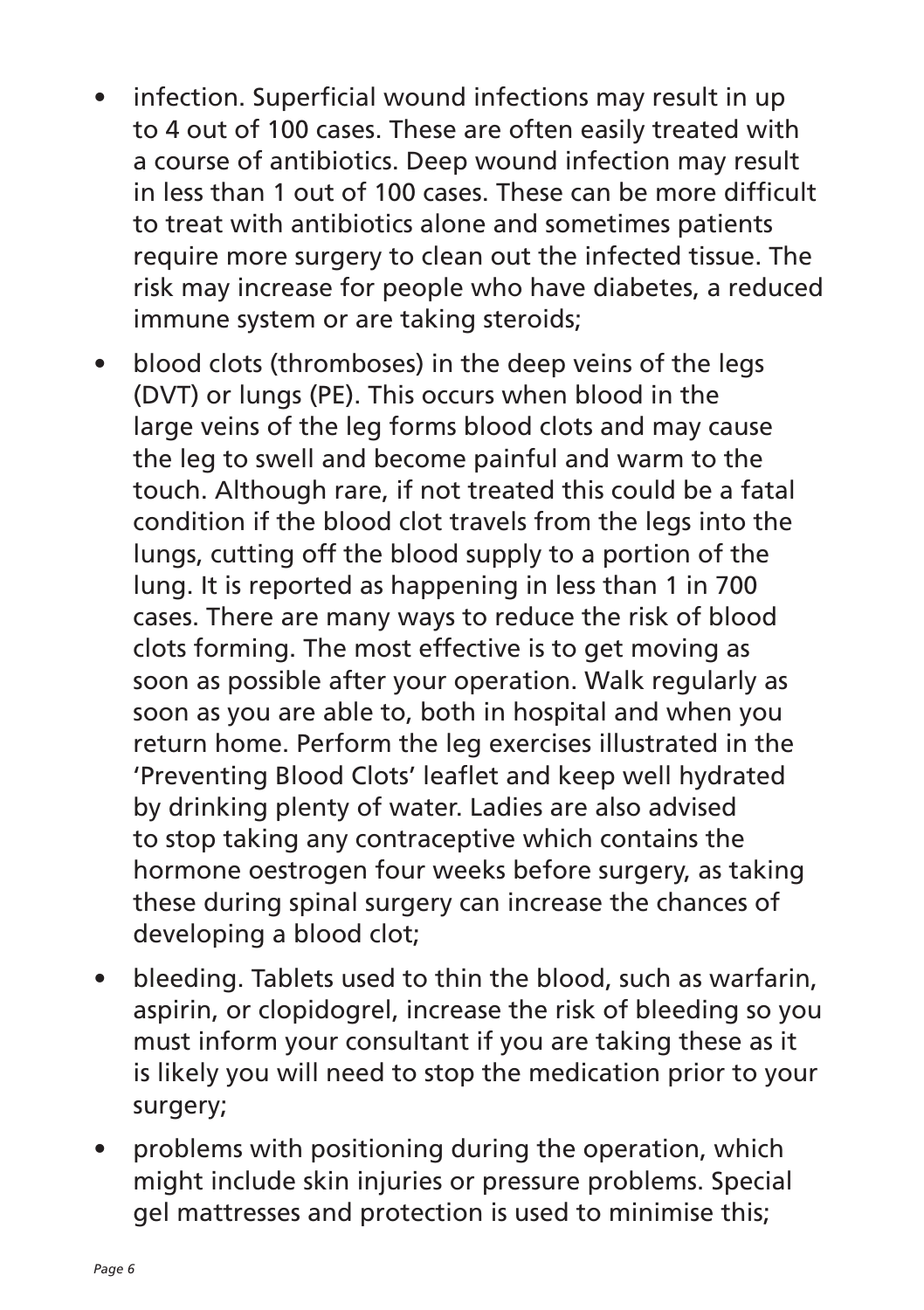- placement of the screws involves some risk to the vertebral artery and the existing nerve root;
- bone graft non-union or lack of solid fusion (pseudoarthritis). This can occur in up to 5 out of 100 cases. See below for more information about factors which can affect fusion;
- there are also very rare but serious complications that in extreme circumstances might include damage to the spinal cord and paralysis (the loss of use of the legs, loss of sensation and loss of control of the bladder and bowel). This can occur through bleeding into the spinal canal after surgery (a haematoma). If an event of this nature was to occur, every effort would be made to reverse the situation by returning to theatre to wash out the haematoma. Sometimes however, paralysis can occur as a result of damage or reduction of the blood supply of the nerves or spinal cord and this unfortunately is not reversible. Other serious complications might include a stroke, heart attack or other medical or anaesthetic problems, including death which is reported as happening in 1 in 250,000 cases under general anaesthetic.

# Factors which may affect spinal fusion and your recovery

There are a number of factors that can negatively impact on a solid fusion following surgery, including:

- smoking;
- diabetes or chronic illnesses:
- obesity;
- malnutrition:
- osteoporosis;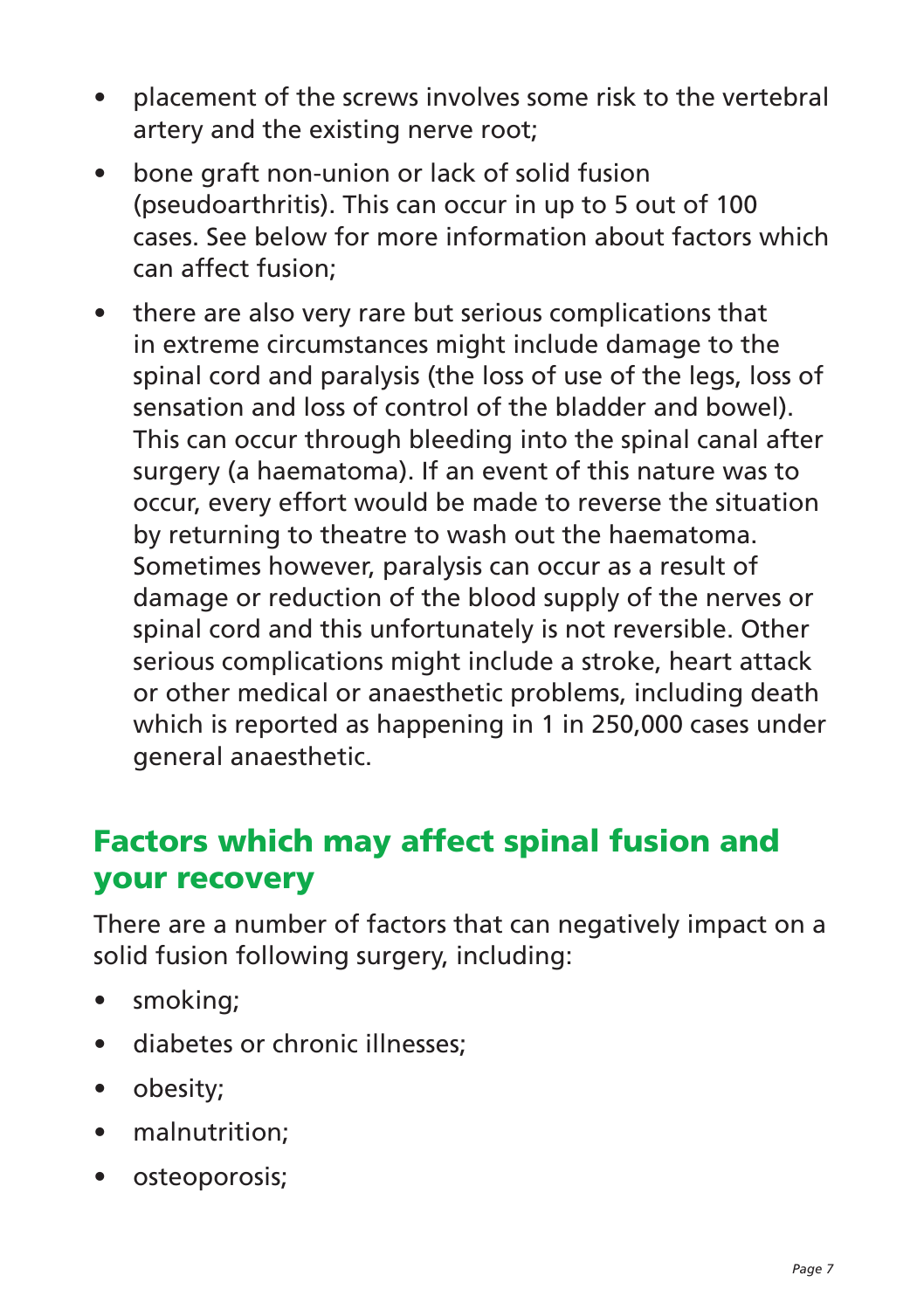- post-surgery activities (see note on recreational activities); and
- long-term (chronic) steroid use.

Of all these factors, the one that can compromise fusion rate the most is smoking. Nicotine has been shown to be a bone toxin and inhibit the ability of the bone-growing cells in the body (osteoblasts) to grow bone. Patients should make a concerted effort to allow their body the best chance for their bone to heal by not smoking.

#### What to expect after surgery

Immediately after the operation you will be taken to the recovery ward on your bed, where nurses will regularly monitor your blood pressure and pulse. Oxygen will be given to you using a facemask for a period of time to help you to recover from the anaesthetic. You will have an intravenous drip for about 24 hours or until you are able to drink again after the surgery.

A drain (tube) may come out of your wound if there has been significant bleeding during the operation – this prevents any excess blood or fluid from collecting there. This will be removed when the drainage has stopped (usually 24 hours later).

You will have some discomfort or pain after surgery but the nursing and medical staff will help you to control any pain with appropriate medication.

Usually on the first day after your operation your physiotherapist will help you out of bed. They will also show you the correct way to move safely.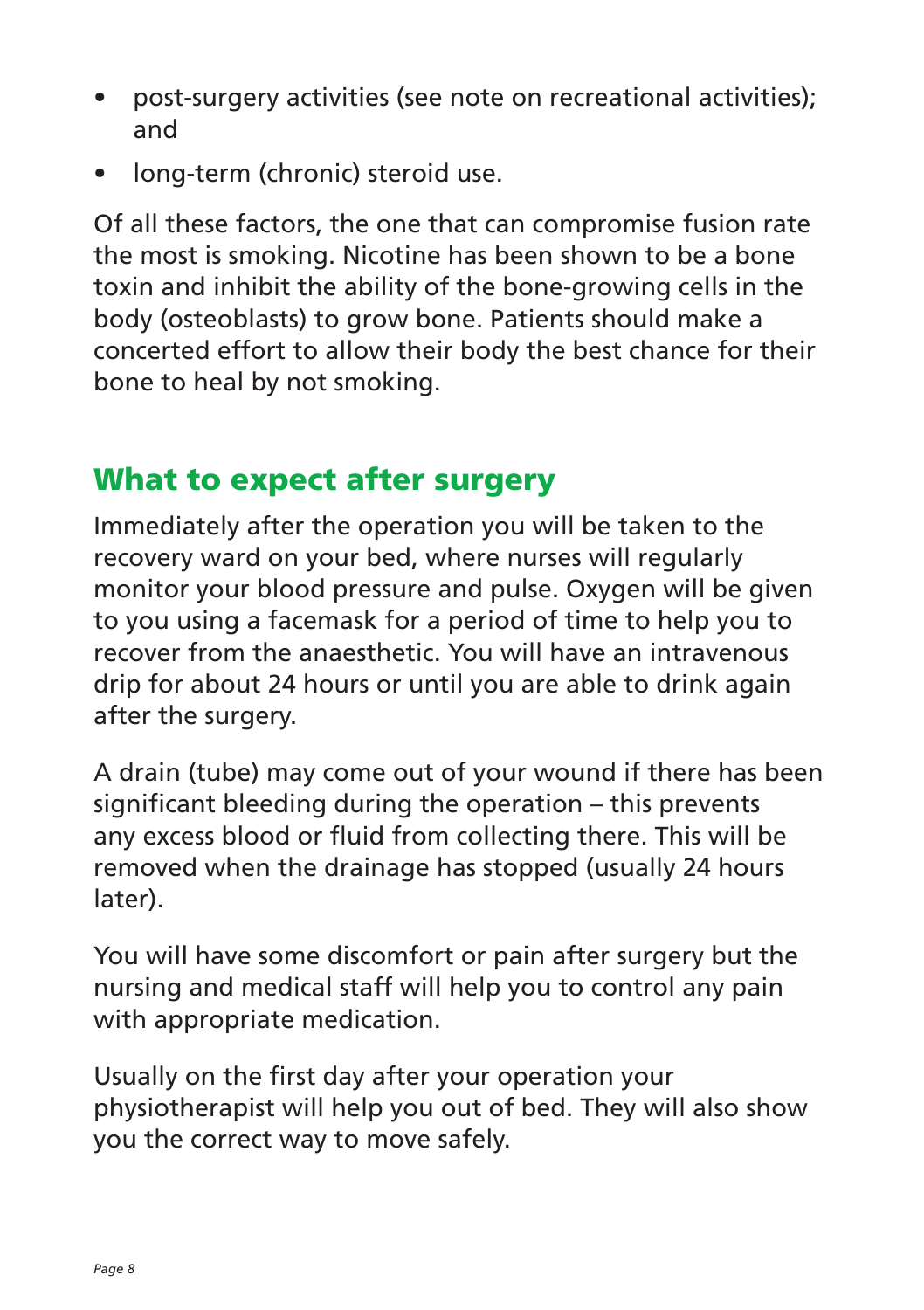# Going home

You will normally be allowed to leave hospital when you and your physiotherapist are happy with your mobility. This tends to be 3–6 days after your operation.

Please arrange for a friend or relative to collect you, as driving yourself or taking public transport is not advised in the early stages of recovery. If you are likely to require a hospital car please inform one of the nurses as soon as possible.

#### Wound care

Your wound will most likely be closed with clips. You must keep the dressing dry when you get home so bathing should be avoided for two weeks, until the wound is completely dry. If a dressing is required then a simple dry dressing from the pharmacist (chemist) is sufficient.

#### Please contact your GP to report any of the following:

- redness around the wound:
- wound leakage;
- high body temperature.

The ward will inform you whether a community (district) nurse has been arranged to come to your home to remove the clips, or ask you to arrange an appointment with your GP practice nurse for the clip removal. This will usually be 7–10 days after surgery.

Date of clip removal: / /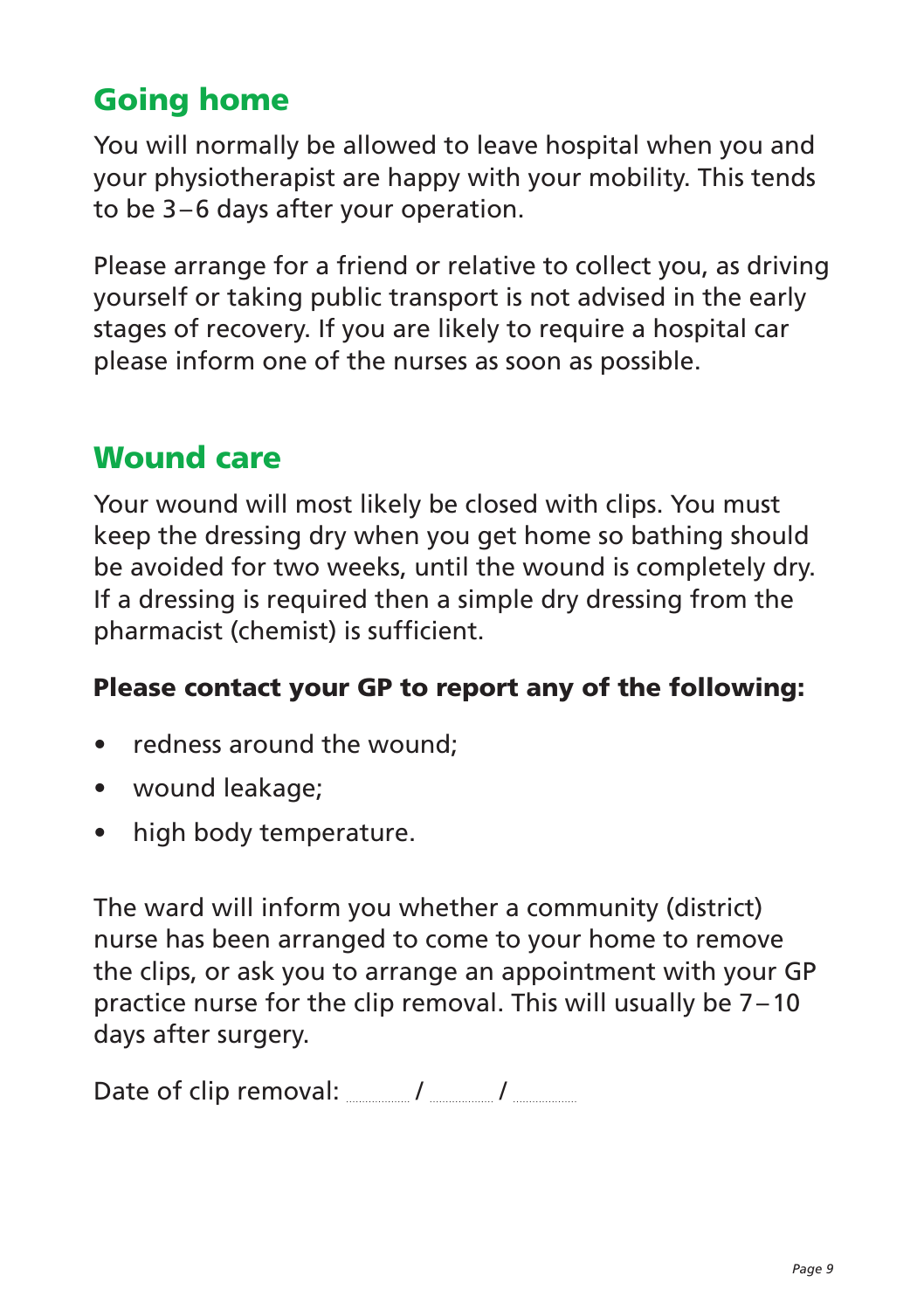# Surgical collars

Instructions for use of collars vary depending on the exact procedure carried out, so please check with a member of your consultant's team before leaving hospital.

# Driving

When to resume driving after surgery does depend on the individual situation. If you have no altered sensation or weakness in your legs or hands and you can move your head around freely, then you may resume driving following surgery if you feel safe to do so. Please discuss driving with your surgeon before leaving hospital.

### Recreational activities

Walking is the best activity to do following your surgery as you are able to. Recovery may be slow though and take many months.

# Lifting and carrying

Please refer to the physiotherapy advice sheet and discuss with your physiotherapist. Heavy lifting and carrying should be avoided for several weeks.

## Follow-up

We will send you an appointment to attend the clinic 8-12 weeks after your operation. If you have any queries before your follow-up date please contact the nurse specialist for your consultant's team.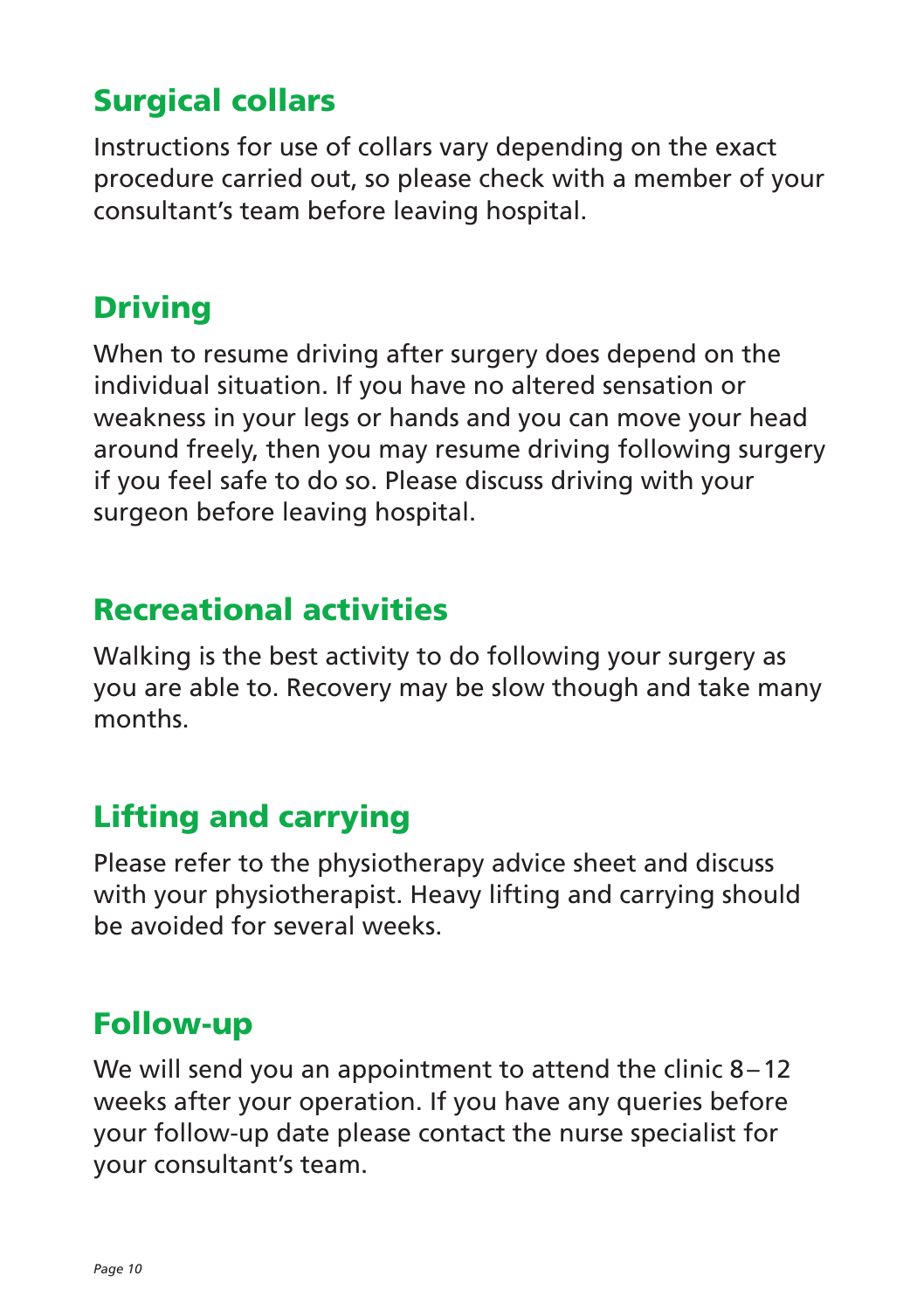If you have any questions regarding the operation or what to expect afterwards please do discuss them with either the ward nurses or a member of your consultant's team.